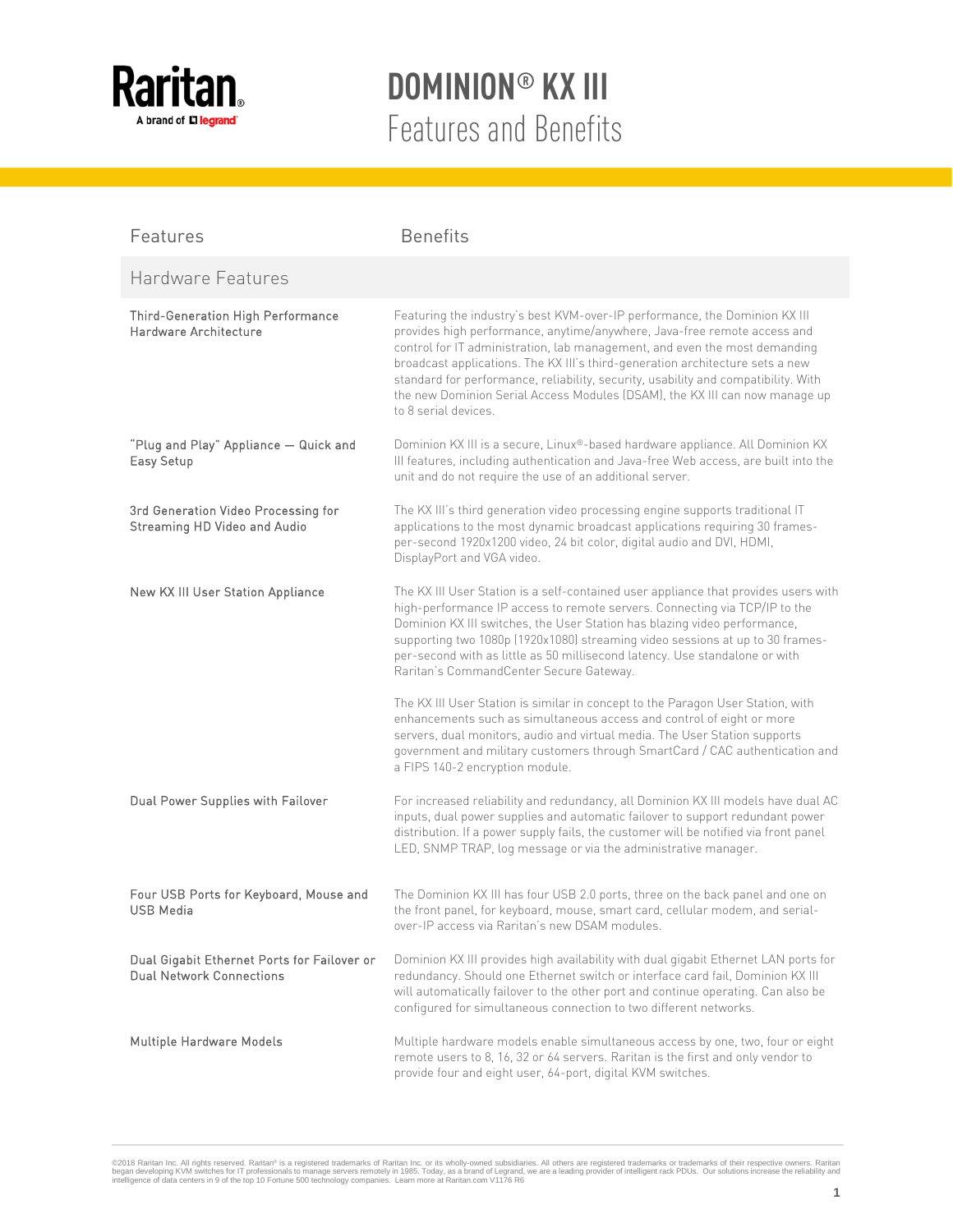

| Digital Local Port                                           | The Dominion KX III digital local port provides fast, at-the-rack access via DVI and<br>USB for administration and server access.                                                                                                                                                                    |
|--------------------------------------------------------------|------------------------------------------------------------------------------------------------------------------------------------------------------------------------------------------------------------------------------------------------------------------------------------------------------|
| 1U or 2U Form Factor                                         | The Dominion KX3-464 and KX3-864 are 2U solutions. Other Dominion KX III<br>models are only 1U in height. Dominion KX III is extremely rack-efficient.                                                                                                                                               |
| Cat5 Cabling                                                 | Dominion KX III interconnects with each server via standard, economical Cat5<br>(UTP) cabling. Servers may be located up to 150 cable feet from the Dominion KX<br>III unit.                                                                                                                         |
| Multiplatform Computer Interface<br>Modules (CIMs)           | Dominion KX III supports multiplatform CIMs to connect to PS/2, USB, Sun® and<br>serially controlled servers. Analog VGA video and new DVI, HDMI and DisplayPort<br>digital video standards are supported.                                                                                           |
|                                                              | Dominion CIMs operate at distances of up to 150 feet from the Dominion KX III<br>switch, depending on server resolution.                                                                                                                                                                             |
| <b>Tiering Port</b>                                          | Each Dominion KX III contains a tiering port so that you can tier (cascade) KX III<br>switches.                                                                                                                                                                                                      |
| Cellular and Telephone Modem Options<br>for Emergency Access | All Dominion KX III models can connect to an external Sierra Wireless cellular<br>modem via USB or to a telephone modem via modem port for emergency remote<br>access if the data network is not available. Security option to only enable the<br>cellular modem when LAN access is not operational. |

#### KVM (and Serial)-over-IP Connectivity

| One, Two, Four or Eight Concurrent<br><b>Remote IP Users</b>     | Dominion KX III provides KVM-over-IP access to one, two, four or eight<br>simultaneous, remote users depending on the model purchased. Raritan<br>provides a wide variety of Dominion KX III models to meet most customer needs<br>and budgets. This is achieved while allowing full, unblocked local port access.<br>True serial-over-IP access for up to 8 devices is also available with the new<br>DSAM modules.  |
|------------------------------------------------------------------|-----------------------------------------------------------------------------------------------------------------------------------------------------------------------------------------------------------------------------------------------------------------------------------------------------------------------------------------------------------------------------------------------------------------------|
| 8, 16, 32 or 64 Server Ports                                     | Users can connect up to 8, 16, 32 or 64 servers to each Dominion KX III via Cat5<br>cabling. Raritan is the first KVM-over-IP vendor with one, two, four and eight<br>channel, 32-port models. And we are the only vendor with four and eight channel,<br>$64$ -port digital KVM switches $-$ the industry's highest density $-$ consolidating up<br>to four standard KVM switches to reduce cost and administration. |
| Non-Blocking 8x8 Model - now with<br><b>Ultra-Fast Switching</b> | With the 8-port, 8-channel DKX3-808 model, connected servers are always<br>accessible, with no blocking. Use this model for critical infrastructure that needs<br>to be always available.                                                                                                                                                                                                                             |
|                                                                  | This model also supports sub-second switching and ultra-fast connections for<br>broadcast and other real-time applications.                                                                                                                                                                                                                                                                                           |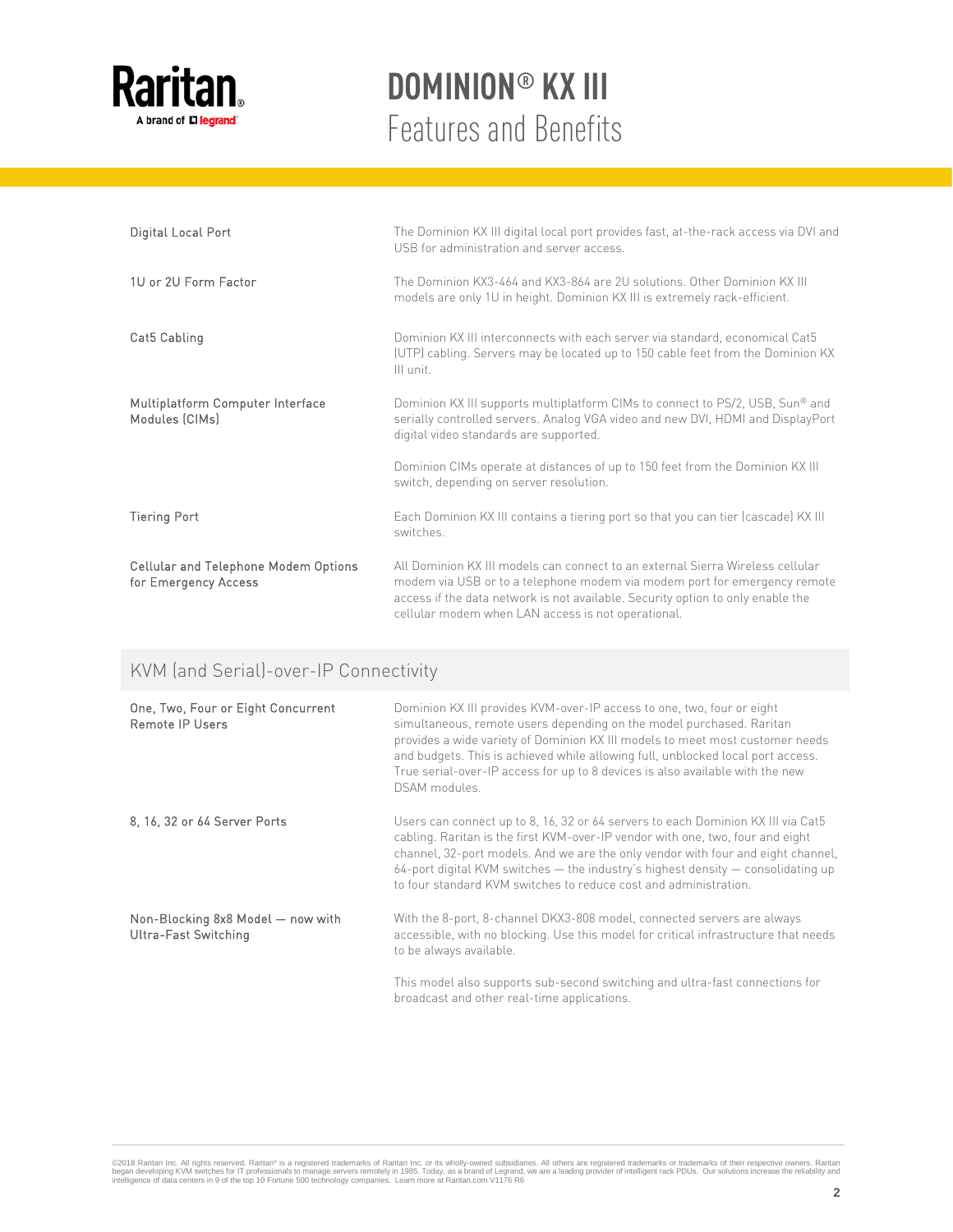

| Java-free KVM over IP Access                                        | Dominion KX III has the industry's highest performing and most flexible KVM-<br>over-IP technology. Users can access Dominion KX III from anywhere on the<br>network (LAN, WAN, Internet, mobile and dial-up), allowing administrators to<br>troubleshoot, reconfigure, reboot and even power cycle servers remotely.<br>The KX III now has two Java-free KVM Clients: [1] the Windows-based Active KVM<br>Client (AKC) for Windows, and (2) the HTML KVM Client (HKC) for basic Java-free<br>KVM-over-IP access on Linux, iOS, and Mac. HKC now supports virtual media and |
|---------------------------------------------------------------------|-----------------------------------------------------------------------------------------------------------------------------------------------------------------------------------------------------------------------------------------------------------------------------------------------------------------------------------------------------------------------------------------------------------------------------------------------------------------------------------------------------------------------------------------------------------------------------|
| True Serial-over-IP Access for up to Eight<br><b>Serial Devices</b> | audio output.<br>With the new Dominion Serial Access Modules (DSAM), users can connect to up<br>to 8 serial devices with Java-free serial access. The 2 and 4 port DSAM modules<br>connect to the KX III switch's USB ports. They provide "true serial access" with<br>copy and paste capability for up to 8 simultaneous connections to serial devices<br>like LAN switches, routers and Linux/Unix servers.                                                                                                                                                               |
|                                                                     | The DSAMs are simple and easy to deploy. They do not require power from<br>devices, do not use KVM ports or sessions and do not require rollover cables,<br>power adapters or rack space. They are a perfect solution when Serial-over-IP<br>access is needed for up to 8 network switches or Unix/Linux servers near a KX III<br>switch.                                                                                                                                                                                                                                   |
| Apple® iPhone® and iPad® Mobile Access                              | Users can remotely access and control servers through Apple iPhone and iPad<br>devices, directly or through CC-SG with the same level of security that they now<br>enjoy via their laptops.                                                                                                                                                                                                                                                                                                                                                                                 |
| Flexible Tiering (Cascading) of up to 1024<br>Servers               | Customers can connect (e.g., tier) multiple Dominion KX III switches together and<br>access the attached servers in the data center or from a remote PC. Up to 1024<br>servers can be accessed via a consolidated port list, or via search (with<br>wildcards).                                                                                                                                                                                                                                                                                                             |
| Industry's First DVI-based Digital Local<br>Port                    | The Dominion KX III set the standard with the first browser-based local port,<br>providing a single user interface for local and remote administration. The<br>Dominion KX III provides new levels of productivity and performance with a DVI-<br>based local port. Raritan's T1700-LED and T1900-LED keyboard trays can be<br>used for convenient at-the-rack access.                                                                                                                                                                                                      |
| Asian Languages - Japanese and<br>Simplified/Traditional Chinese    | The Dominion KX III's remote HTML User Interface and the KVM Clients now<br>support the Japanese, Simplified Chinese and Traditional Chinese languages.<br>This is available stand-alone as well as through CC-SG.                                                                                                                                                                                                                                                                                                                                                          |
| <b>Blade Server Access and Control</b>                              | Dominion KX III supports popular blade server models from the leading blade<br>server manufacturers: HP®, IBM®, Dell® and Cisco®. It provides simple,<br>automated and secure KVM-over-IP access: (1) at the rack, (2) remotely over IP,<br>(3) via CommandCenter® and (4) by modem. Blade servers are displayed by<br>chassis, with simple one-click access. Advanced security via per-blade access<br>permissions and hot-key blocking eliminates unauthorized access.                                                                                                    |
|                                                                     | Unlike other vendors, the Dominion KX III's blade features are available to SMB<br>customers with no management system required. For enterprise customers,<br>seamless blade server integration with CommandCenter Secure Gateway<br>provides centralized policy and security management for diverse data center<br>environments.                                                                                                                                                                                                                                           |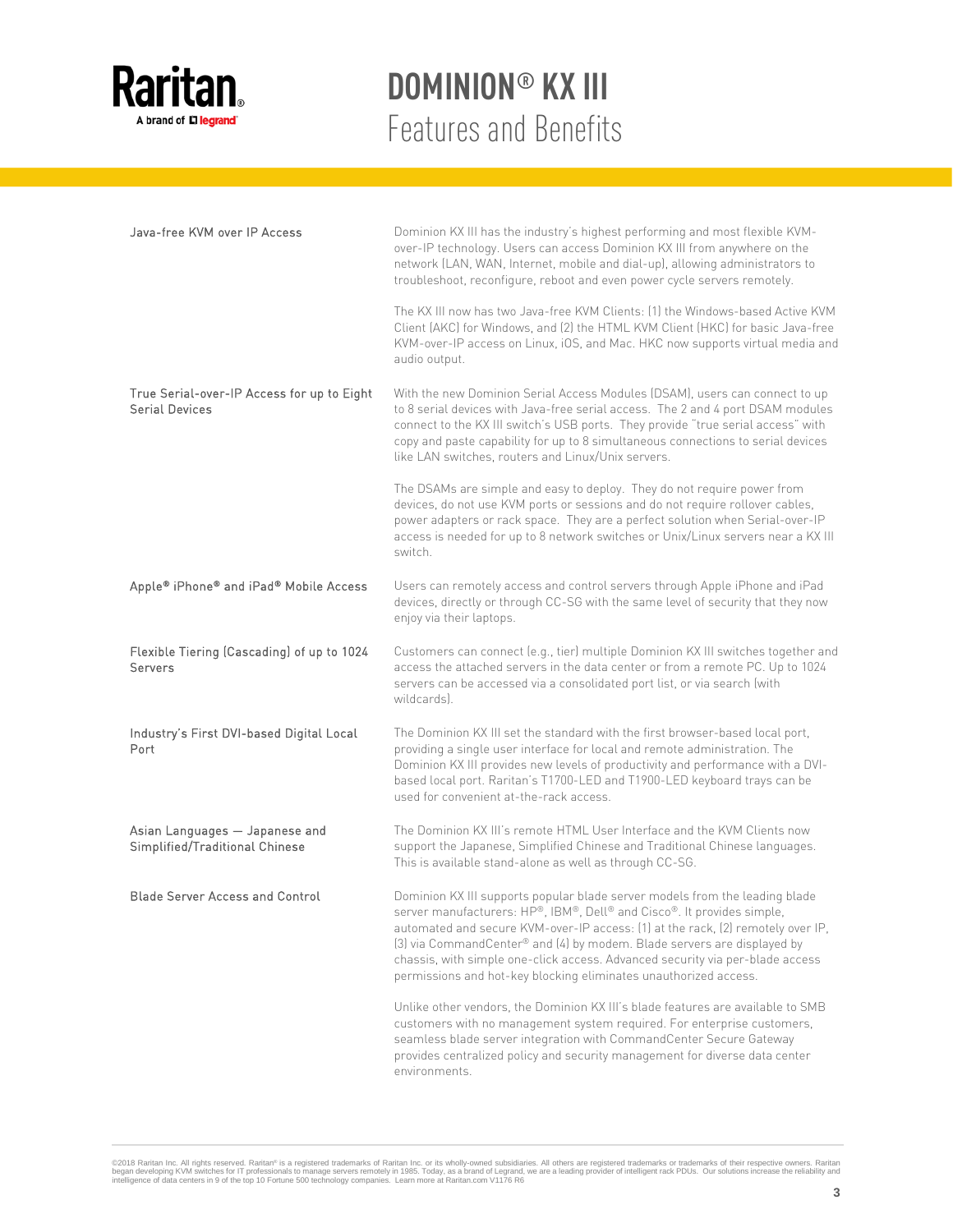

| Integrated, Remote Power Control -<br>Up to Eight Power Strips per<br>Dominion KX III | Users can power up, power down or power cycle servers connected to optional<br>Raritan remote power control units. A system administrator can not only<br>troubleshoot a server remotely, but also power cycle that server with a click of<br>the mouse. This user-friendly, remote power control is available for up to eight<br>power strips per Dominion KX III unit. Strip-level power statistics are now<br>displayed to the user. Users can also power on/off outlets not associated with a<br>server. |
|---------------------------------------------------------------------------------------|--------------------------------------------------------------------------------------------------------------------------------------------------------------------------------------------------------------------------------------------------------------------------------------------------------------------------------------------------------------------------------------------------------------------------------------------------------------------------------------------------------------|
| Dual Stack IP Networking - IPv4 and IPv6                                              | The Dominion KX III provides dual stack IP networking with simultaneous support<br>of IPv4 and IPv6.                                                                                                                                                                                                                                                                                                                                                                                                         |

### Universal Virtual Media™ Features

| All Dominion KX III Models Have Virtual<br>Media                                      | The benefits of virtual media – mounting of remote drives/media on the target<br>server to support software installation, remote booting and diagnostics - are<br>now available in all the Dominion KX III models.                                                                                                                                                                                                                                     |
|---------------------------------------------------------------------------------------|--------------------------------------------------------------------------------------------------------------------------------------------------------------------------------------------------------------------------------------------------------------------------------------------------------------------------------------------------------------------------------------------------------------------------------------------------------|
| Wide Variety of Supported Virtual Media<br>Drives and Devices                         | Each Dominion KX III comes equipped with virtual media to enable remote tasks<br>using the widest variety of CD, DVD, USB, internal and remote drives and images.<br>Unlike other solutions, the Dominion KX III supports virtual media access of PC<br>hard drives and remotely-mounted disks for added flexibility and productivity.                                                                                                                 |
| Digital Audio over Virtual Media                                                      | Remotely access audio applications on remote servers during a virtual media<br>connection with digital USB audio over IP. This includes both playback and<br>recording. Useful for IT administrators, software developers,<br>broadcast/entertainment customers, audio content creators and for remote<br>monitoring. Features USB digital audio, CD quality audio, playback/record buffer<br>settings and use of analog and USB speakers/microphones. |
| Secure Virtual Media with 128/256-Bit<br>Encryption                                   | Virtual media sessions are secured using 128- or 256-bit AES encryption. Also<br>available is 128-bit RC4 encryption.                                                                                                                                                                                                                                                                                                                                  |
| Dual-USB Virtual Media CIMs and USB<br>Profiles                                       | The dual-USB virtual media CIMs (D2CIM-DVUSB-xxx) and USB profile feature<br>enable expanded BIOS use of virtual media drives to the broadest range of<br>servers and BIOS versions.                                                                                                                                                                                                                                                                   |
|                                                                                       | The dual-USB virtual media CIMs supports DVI, HDMI, DisplayPort and VGA video<br>with advanced features: digital audio, smart card/CAC authentication and tiering.                                                                                                                                                                                                                                                                                     |
| USB CIM with Virtual Media, Absolute<br>Mouse Synchronization™ and Firmware<br>Update | The D2CIM-VUSB CIMs supports virtual media sessions to target servers<br>supporting the USB 2.0 interface. Available in economical 32 and 64 quantity CIM<br>packages, these CIMs supports Absolute Mouse Synchronization as well as<br>remote firmware updates.                                                                                                                                                                                       |
| Java-Free Virtual Media                                                               | Both the Windows-based and HTML-based KVM Clients support virtual media.                                                                                                                                                                                                                                                                                                                                                                               |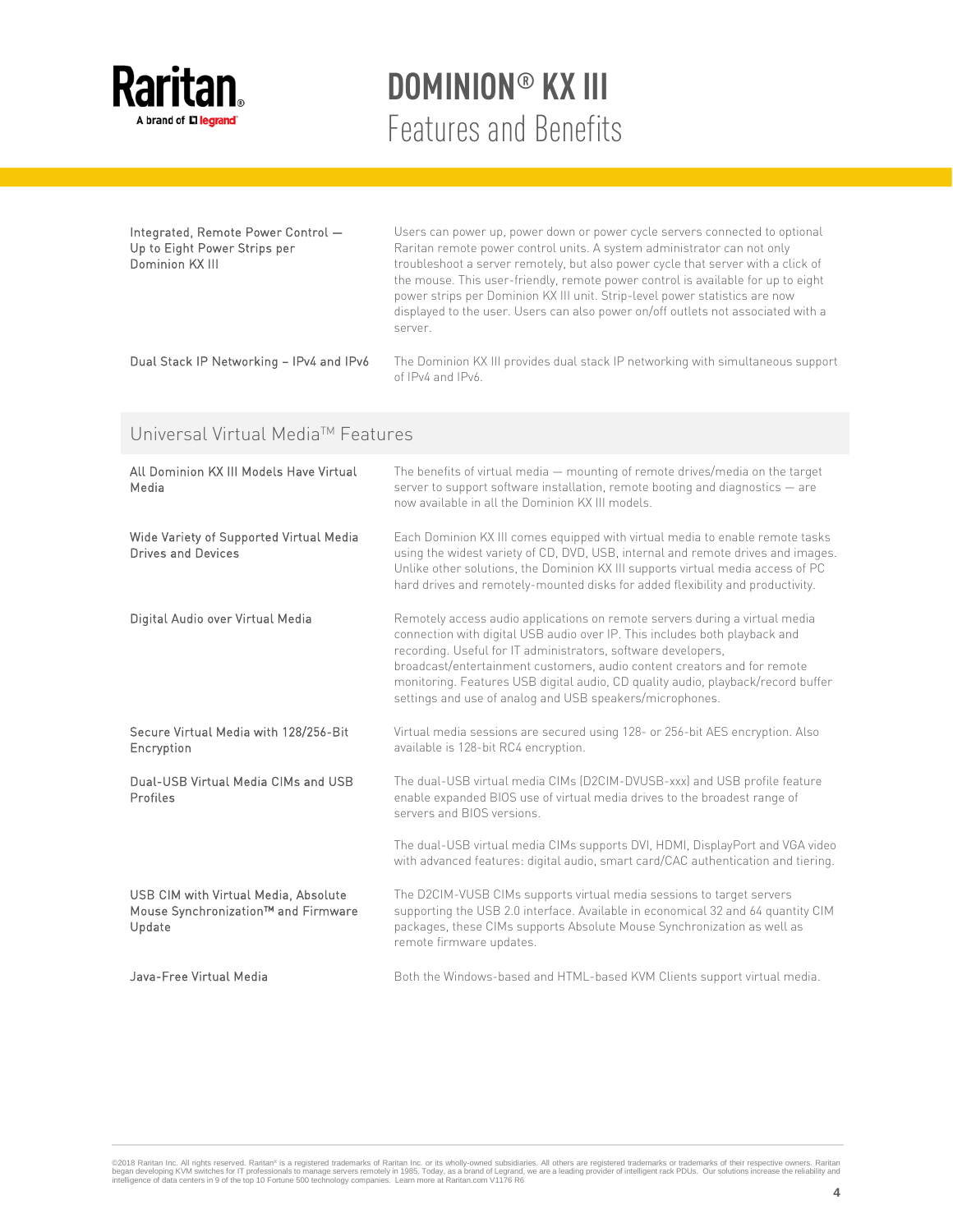

#### Java Free KVM (and Serial) Client Access and Control

| Java-free KVM and Serial Client Access -<br>Anytime, Anywhere | The Dominion KX III provides KVM access through the industry's broadest and<br>most flexible range of operating systems, platforms and browsers. Java-free<br>access for both KVM and Serial devices is available from Windows, Linux and Mac<br>desktops.                                                                  |
|---------------------------------------------------------------|-----------------------------------------------------------------------------------------------------------------------------------------------------------------------------------------------------------------------------------------------------------------------------------------------------------------------------|
| Next-Generation Common<br>User Interface                      | The Dominion KX III has a browser-based user interface for enhanced usability<br>and productivity. This interface is common across the local port, remote access,<br>management software as well as other Dominion products.<br>This reduces training time and increases productivity.                                      |
| Web Accessible KVM Clients                                    | Users can access Dominion KX III via Web browser for anytime, anywhere access.<br>Raritan's KVM client software is automatically downloaded; this eliminates the<br>need to install "client" software on each user desktop.                                                                                                 |
| Non-Java HTML KVM Client for Linux, iOS<br>and Mac Platforms  | A new HTML KVM Client (HKC) is available for Linux, iOS and Mac platforms. For<br>customers looking to minimize their use of Java, this HTML-based KVM Client<br>runs in the browser and does not utilize Java or .NET.                                                                                                     |
|                                                               | The HTML KVM Client supports virtual media as well as audio output from<br>connected servers. Consult the Release Notes and documentation for more<br>information                                                                                                                                                           |
| Non-Java KVM Client for Windows<br>Platforms                  | For customers looking to minimize the use of Java, the Raritan Active KVM Client<br>(AKC), based on the Microsoft .NET framework, does not utilize Java. AKC is now<br>the default KVM Client on Windows platforms.                                                                                                         |
| Non-Java, HTML Serial Client for Linux<br>and Mac Users       | Raritan's new DSAM modules provide Serial-over-IP access for KX III users. The<br>new HTML Serial Client (HSC) provides true serial access without the use of Java.                                                                                                                                                         |
| Mobile KVM Access for iPhone and IPad                         | Users can now access and control servers connected to the Dominion KX III via<br>their Apple iPhones and iPads. This provides emergency 24/7 out-of-hours<br>access, as well as convenient everyday access for iPad enthusiasts. Works with<br>or without CC-SG.                                                            |
| PC Share Mode                                                 | Up to eight users can connect and remotely access each connected server. This<br>feature is very useful for administrator collaboration for teamed troubleshooting<br>of servers.                                                                                                                                           |
| Remote Video Features                                         |                                                                                                                                                                                                                                                                                                                             |
| High Definition (HD) Remote Video<br>Resolution - 1920x1200   | The Dominion KX III is the first and only KVM-over-IP switch to support full High<br>Definition (HD), 1080p remote video resolution. In addition, popular widescreen<br>formats are supported, including 1920x1200, 1600x1200, 1680x1050 and<br>1440x900, so remote users can work with today's higher resolution monitors. |
| Ultra-Fast Connections and Sub-Second<br>Switching            | With the 8-port, 8-channel DKX3-808 model, connected servers are always<br>accessible. This model supports sub-second switching and ultra-fast connections<br>for broadcast and real-time applications where time is of the essence.                                                                                        |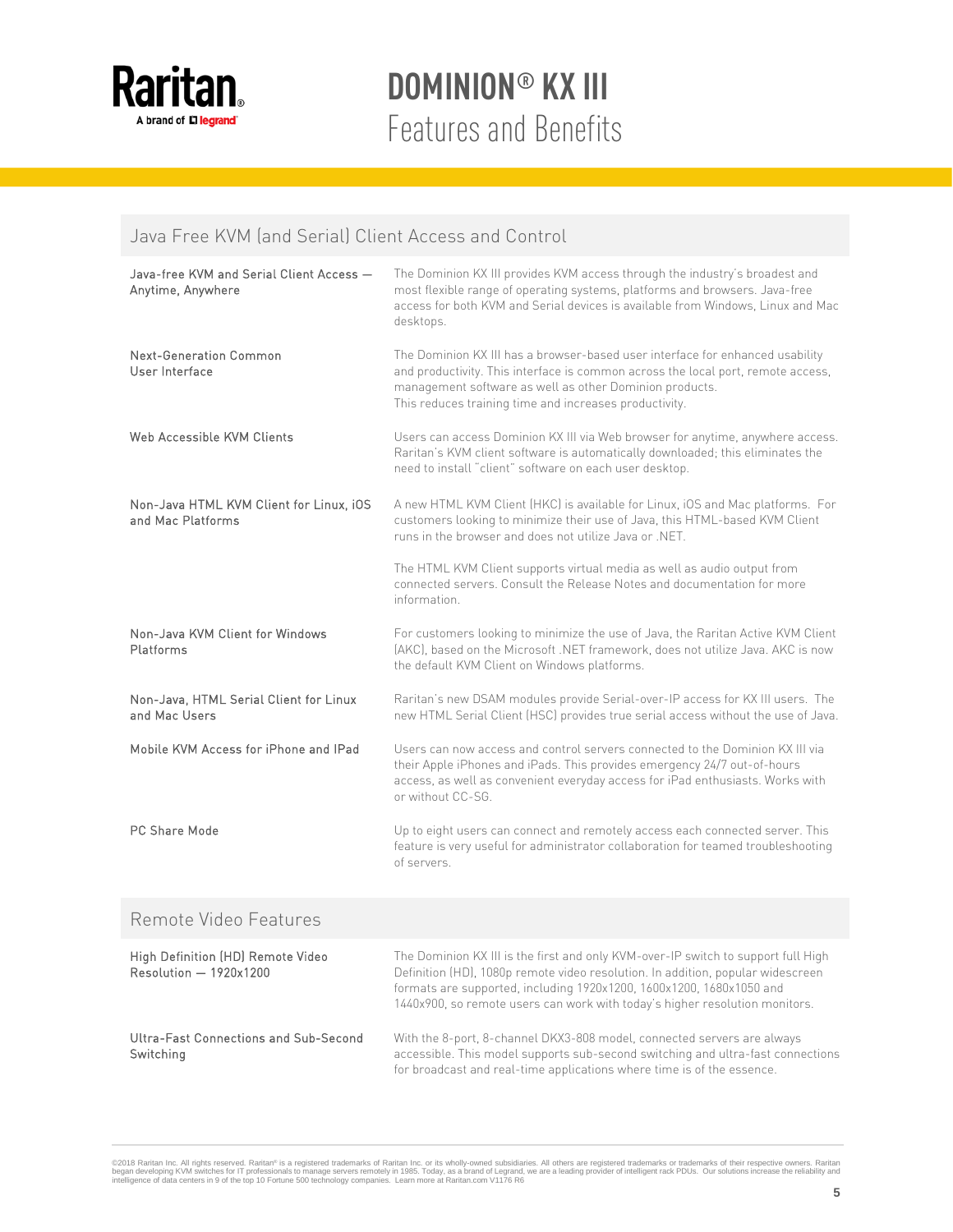

| Fast 50 msec Latency with the KX III User<br>Station             | When used with the Dominion KX III User Station, a KVM-over-IP connection with<br>50 millisecond latency is supported for superior response for broadcast and other<br>dynamic video applications.                                                                                                                                                              |
|------------------------------------------------------------------|-----------------------------------------------------------------------------------------------------------------------------------------------------------------------------------------------------------------------------------------------------------------------------------------------------------------------------------------------------------------|
| Full-Screen Video Display                                        | With the Dominion KX III's full-screen video display, users appear to be directly<br>connected to the target server. The user views the full video display from the<br>target server without window borders or toolbars. With the new "pop-up" menu<br>bar, users can run KVM client functions while in full-screen mode.                                       |
| Port Scanning and Thumbnail Views                                | View selected servers as a slide show and/or real-time thumbnail views. The user<br>can select a list of servers, set the scan interval and quickly access a given<br>server. Works remotely and locally and within the KX III User Station.                                                                                                                    |
| Dual Monitor KVM Client Support                                  | For customers wishing to enhance productivity by using multiple LCD monitors,<br>the Dominion KX III can launch KVM sessions to multiple monitors, either in full-<br>screen or standard modes.                                                                                                                                                                 |
|                                                                  | In this mode, users can view the list of servers on one screen and launch full-<br>screen KVM sessions in another.<br>Or use a secondary, desktop monitor exclusively for KVM.                                                                                                                                                                                  |
| Dual Video Cards                                                 | Servers with dual video cards can be remotely accessed with an extended<br>desktop configuration available to the remote user.                                                                                                                                                                                                                                  |
| <b>Flexible Video Scaling</b>                                    | In many instances, the user would like to "scale," i.e., stretch or compress the<br>target server's video display to fit the display window on the client. With the<br>Dominion KX III's flexible scaling, the user is not restricted to fixed-size windows,<br>but can drag the window border to the desired size, including small thumbnail<br>views.         |
| Automatic Color Calibration                                      | The Dominion KX III provides automatic and manual color calibration that<br>optimizes the screen display, producing vivid, lifelike colors to enhance<br>productivity and reduce bandwidth.                                                                                                                                                                     |
| 24-Bit Color Support                                             | Dominion KX III's 24-bit color support enables high video quality over the<br>network. Multiple color modes, as well as gray scale, are available to connect via<br>modem or low bandwidth link.                                                                                                                                                                |
| Flexible Performance & Bandwidth<br>Settings for any Environment | Video performance and bandwidth can be configured to match application needs<br>and available bandwidth. With high-speed LAN access, 1920x1200 streaming<br>video at 30 frames per second can be supported. When accessing via a limited<br>bandwidth connection such as the Internet, Dominion KX III can be configured to<br>the limited bandwidth available. |
| Fast Video Switching                                             | Once the Dominion KX III's advanced video resolution detection has calculated a<br>target server's video characteristics, connections to the server occur almost<br>instantaneously. This gives the Dominion KX III user immediate access in most<br>cases to all connected servers.                                                                            |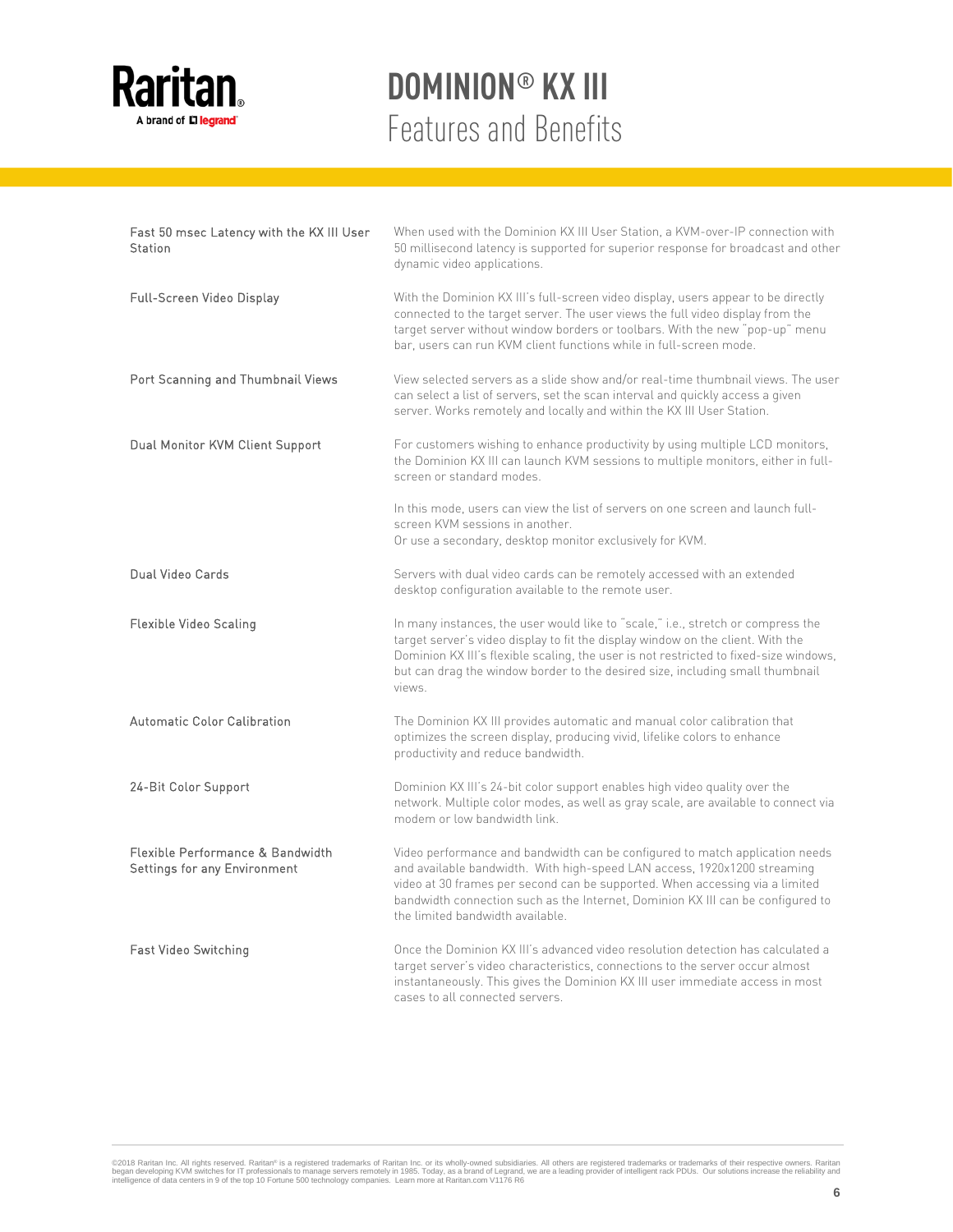

### Mouse and Keyboard Features

| Absolute Mouse Synchronization                    | The Absolute Mouse Synchronization feature is the ultimate mouse<br>synchronization solution. For Windows and Mac® servers with a compatible USB<br>mouse port, there is no need to adjust the mouse settings on the target server.<br>This reduces installation time and enhances the Dominion KX III's plug-and-play<br>nature. In addition, the remote and target server mouse pointers never go out of<br>synchronization. This feature is enabled by the D2CIM-VUSB and D2CIM-DVUSB<br>virtual media CIMs. |
|---------------------------------------------------|-----------------------------------------------------------------------------------------------------------------------------------------------------------------------------------------------------------------------------------------------------------------------------------------------------------------------------------------------------------------------------------------------------------------------------------------------------------------------------------------------------------------|
| Intelligent Mouse Synchronization™                | Most KVM switches require the customer to manually adjust the mouse motion<br>and mouse acceleration settings for all connected target servers for each KVM<br>user. With the Intelligent Mouse option, no such manual configuration is required<br>for many servers. The system can automatically adjust to the server's mouse<br>settings. This further enhances the Dominion KX III's plug-and-play operation.                                                                                               |
| Speedy Single Mouse Mode                          | Many Dominion KX III customers prefer a dual-mouse configuration; however the<br>KX III's single mouse mode provides speedy performance and does not require<br>server changes for any type of server or OS.                                                                                                                                                                                                                                                                                                    |
| <b>Transparent Keyboard Handling</b>              | Transparent keyboard handling means that virtually all user keystrokes are sent<br>to the target server and not processed by the desktop client. This key feature<br>obviates the need for most keyboard macros and allows the user to directly<br>interact with the target server with a higher level of connectivity.                                                                                                                                                                                         |
| <b>Security Features</b>                          |                                                                                                                                                                                                                                                                                                                                                                                                                                                                                                                 |
| Validated FIPS 140-2 Cryptographic<br>Module      | For government, military and other high security applications, the Dominion KX III<br>utilizes a validated FIPS 140-2 Cryptographic Module for enhanced encryption.<br>Modules tested and validated as conforming to FIPS 140-2 are accepted by<br>federal agencies of the U.S. and Canada for the protection of sensitive<br>information.                                                                                                                                                                      |
| <b>AES Encryption</b>                             | The Dominion KX III utilizes the Advanced Encryption Standard (AES) encryption<br>for added security. 128- and 256-bit AES encryption is available.                                                                                                                                                                                                                                                                                                                                                             |
|                                                   | AES is a U.S. government-approved cryptographic algorithm that is<br>recommended by the National Institute of Standards and Technology (NIST) in the<br>FIPS Standard 197.                                                                                                                                                                                                                                                                                                                                      |
| Smart Card and CAC Authentication                 | The Dominion KX III supports smart card and DoD Common Access Card (CAC)<br>authentication at the rack, stand-alone over IP and through CC-SG. It meets U.S.<br>government HSPD-12, PIV and CAC directives and ISO 7816, PC/SC and CCID<br>standards. All Dominion KX III models support smart cards using the D2CIM-<br><b>DVUSB CIMs.</b>                                                                                                                                                                     |
| Video, Virtual Media and Smart Card<br>Encryption | Dominion KX III securely encrypts the video stream, keyboard and mouse data,<br>virtual media and smart card transmissions.                                                                                                                                                                                                                                                                                                                                                                                     |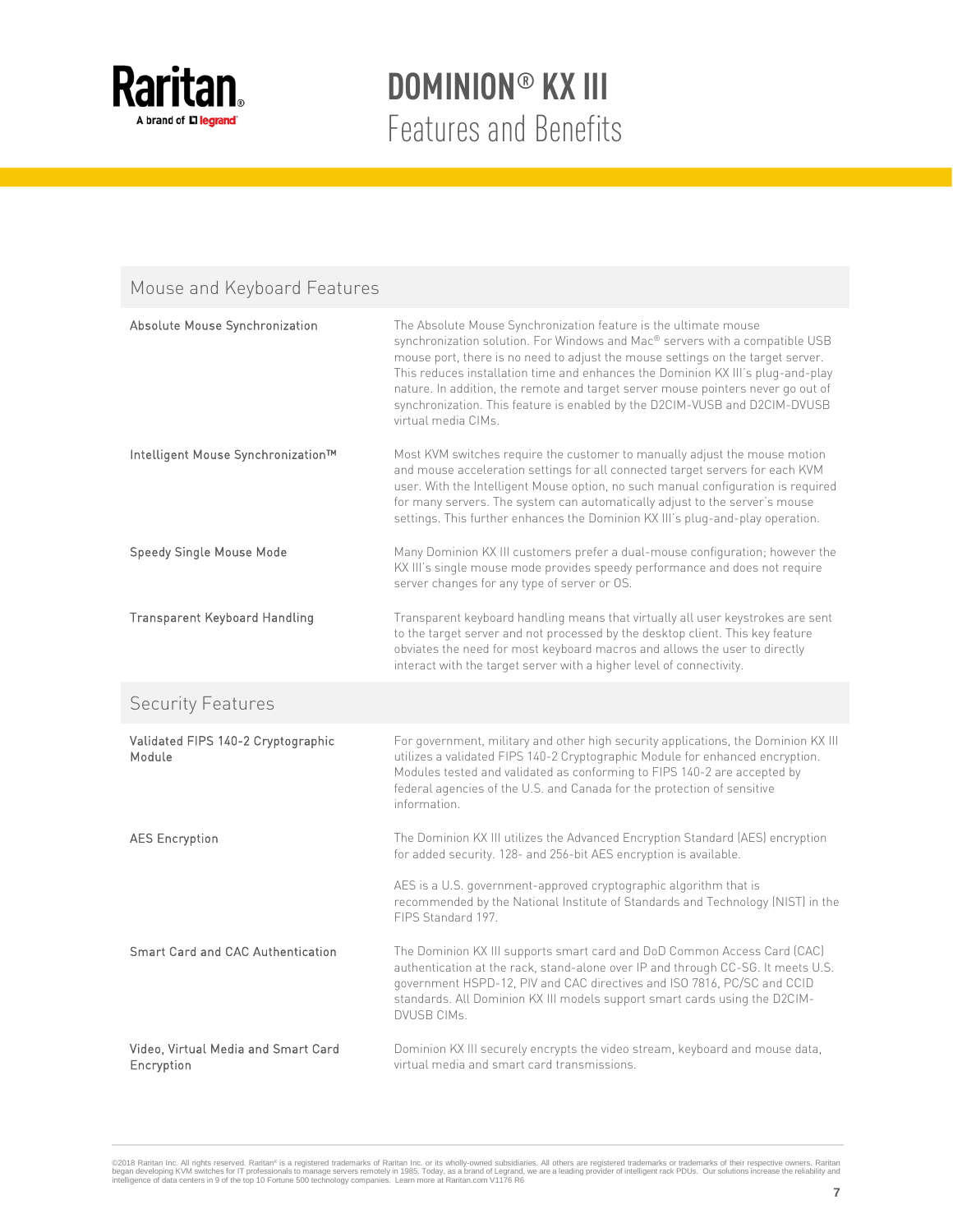

| RADIUS, LDAP and Active Directory®<br>Authentication       | Dominion KX III integrates with industry-standard directory servers, such as<br>Microsoft Active Directory, using either the LDAP or RADIUS protocols. This<br>allows Dominion KX III to use pre-existing username/password databases for<br>security.                    |
|------------------------------------------------------------|---------------------------------------------------------------------------------------------------------------------------------------------------------------------------------------------------------------------------------------------------------------------------|
| Configurable Strong Password Checking                      | The Dominion KX III has administrator-configurable, strong password checking to<br>ensure that user-created passwords meet corporate and/or government<br>standards and are resistant to brute force hacking.                                                             |
| <b>Two Factor Authentication</b>                           | RSA SecureID is supported via RADIUS for two-factor authentication security to<br>log into the KX II.                                                                                                                                                                     |
| <b>SSL &amp; TLS Security Options</b>                      | SSLv1, SSLv2 and SSLv3 are disabled for security reasons. The more secure TLS<br>protocol is used. Furthermore, the KX III administrator has control over which<br>TLS versions can be used. StartTLS encryption is now available for more secure<br>LDAPS authentication |
| Configurable Security Banner                               | For government, military and other security-conscious customers requiring a<br>security message before user login, the KX III can display a user-configurable<br>banner message and require acceptance before user login.                                                 |
| Upload Customer-Provided<br><b>SSL Certificates</b>        | Customers can upload to the Dominion KX III digital certificates (self-signed or<br>certificate authority provided) for enhanced authentication and secure<br>communication. Raritan recommends this for added security and to reduce<br>browser warning messages         |
| Local Authentication with Users, Groups<br>and Permissions | In addition to external authentication, the Dominion KX III supports local<br>authentication. Administrators can define users and groups with customizable<br>administration and port access permissions.                                                                 |

#### Management Features

| Remote and Local Management and<br>Administration   | Administrators can perform all management, administration and configuration<br>operations remotely via a simple graphical user interface, accessible from their<br>desktops, the data center or lab.                                                                                                                                                                                                                                                                                                                            |
|-----------------------------------------------------|---------------------------------------------------------------------------------------------------------------------------------------------------------------------------------------------------------------------------------------------------------------------------------------------------------------------------------------------------------------------------------------------------------------------------------------------------------------------------------------------------------------------------------|
| Raritan's CommandCenter Integration                 | Like the rest of the Dominion series, Dominion KX III features complete<br>CommandCenter Secure Gateway integration, allowing enterprise users to<br>consolidate all Dominion KX II and III devices into a single logical system,<br>accessible from a single IP address and under a single remote management<br>interface. CommandCenter login and server access is now available from the<br>KX III User Station. Login to the User Station with your CommandCenter<br>credentials and access servers you are authorized for. |
|                                                     | Customers can also access servers connected to the Dominion KX III via the<br>iPhone and iPad.                                                                                                                                                                                                                                                                                                                                                                                                                                  |
| Dominion KX III Software Development Kit<br>and API | An optional Dominion KX III Software Development Kit (SDK) and Application<br>Programming Interface (API) is available for customers wanting integration with<br>their internal systems, customized KVM-over-IP access or want an automated<br>KVM Client session. The KX III SDK/API is available for purchase under separate<br>agreement to approved customers.                                                                                                                                                              |